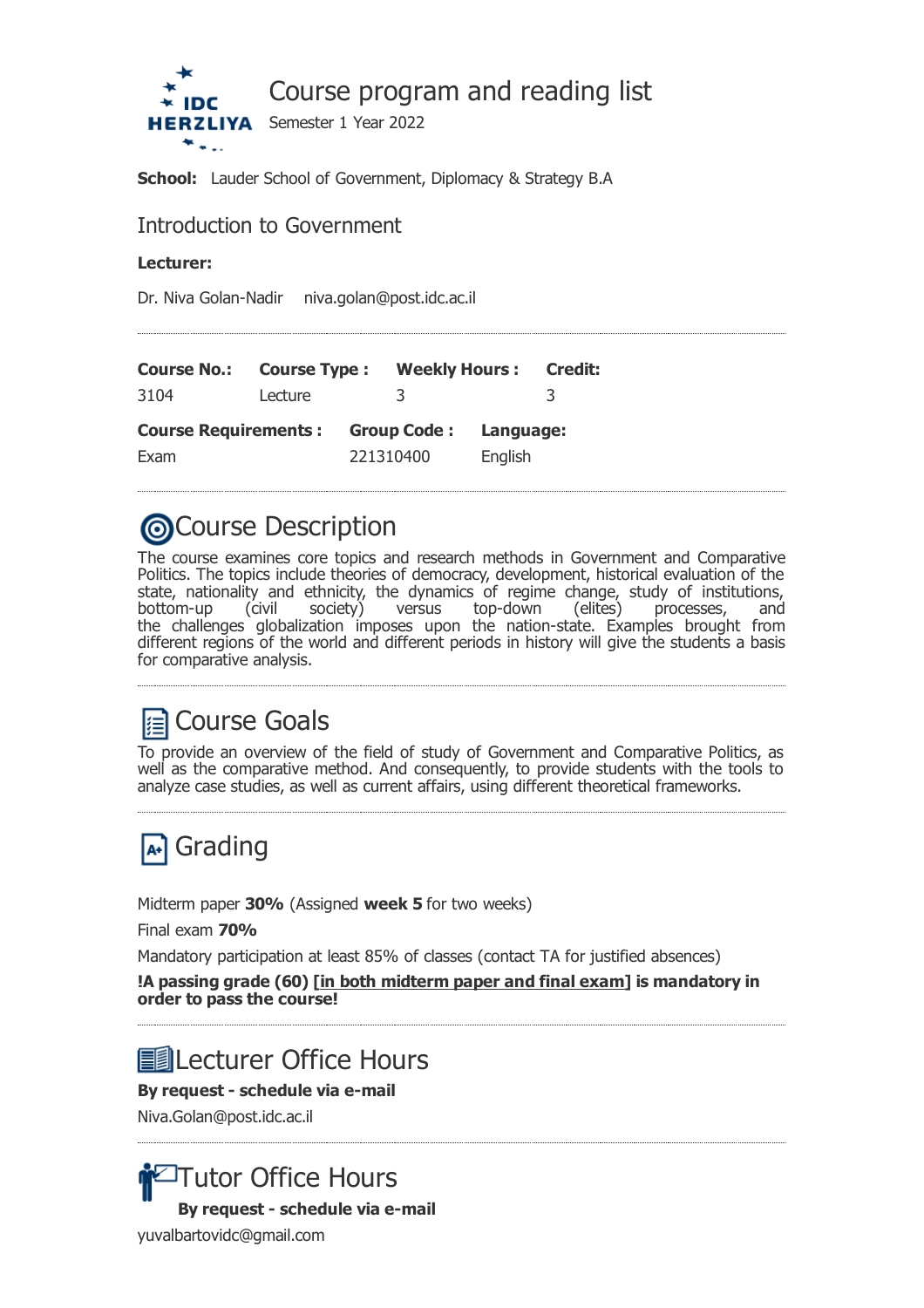# **OTeaching Assistant**

Mr. Yuval Bartov yuvalbartovidc@gmail.com

# Additional Notes

**For administrative inquiries** - contact Mr. Yuval Bartov at: yuvalbartovidc@gmail.com

# Reading List

#### **Week 1 –Political Science, Government and Comparative Politics - Introduction to the Field of Study**

Mason, Andrew. (1990). "Politics and the State," Political Studies, 38, pp. 575-587.

Lijphart, Arend. (1971). "Comparative Politics and the Comparative Method," The American Political Science Review, 65(3), pp. 682-693.

### Recommended reading:

Popper, Karl. (1963). "Science: Conjectures and Refutations" in Conjectures and Refutations, London, Routledge & Kegan Paul, pp. 33-55.

#### **Week 2 – The Modern State**

Weber, Max. (1946). "Politics as a Vocation" in: H.H Gerth and C. Wright Mills (eds.) From Max Weber, New York: Oxford University Press, pp. 77-128.

Hall, Stuart. (1984). "The State in Question" in: Gregor McLennan, David Held and Stuart Hall (eds.), The Idea of the Modern State, Open Univ. Press, pp. 1-28.

#### Recommended reading:

Poggi, Gianfranco. (1978). The Development of the Modern State: A Sociological Introduction, Stanford, Calif.: Stanford University Press, ch. 1,4,5.

Migdal, Joel. (1997). "Studying the State", in: Mark Irving Lichbach and Alan S. Zucherman, Comparative Politics: Rationality, Culture and Structure, Cambridge University Press, pp. 208-235.

#### **Week 3 – Legitimacy, Sovereignty and Power**

Manin, Bernard. (1997). The Principles of Representative Government, Cambridge University Press, intro+ch.3+conclusion. (e-book library access)

Schmitt, Carl. (1976). The Concept of the Political, New Bruswick, NJ: Rutgers University Press, pp. 19-37.

King, Roger. (1986). The State in Modern Society. London: Macmillan, pp. 141-161.

#### Recommended reading:

Morgan, Edmund S. (1989). Inventing the People: The Rise of Popular Sovereignty in England and America, New York and London: Norton Co., ch. 1-3.

Loughlin, Martin. (2003). "Ten Tenets of Sovereignty" in: Neil Walker (ed.), Sovereignty in Transition, Portland, OR.: Hart Publishing, pp. 55-86.

#### **Week 4 – Political Ideologies**

Marx, Karl & Engels, Friedrich. (1967). "The Communist Manifesto. 1848." Trans. Samuel Moore. London: Penguin, pp. 1-20.

Hayek, Friedrich A. (1966). "The principles of a liberal social order." Il politico, pp. 601-618.

Fukuyama, Francis. (1989). "The end of history?," The national interest 16, pp. 3-18.

#### **Week 5 – Democratic Theory**

Schumpeter, Joseph A. (1942). Capitalism, socialism and democracy. Routledge, pp. 8-11.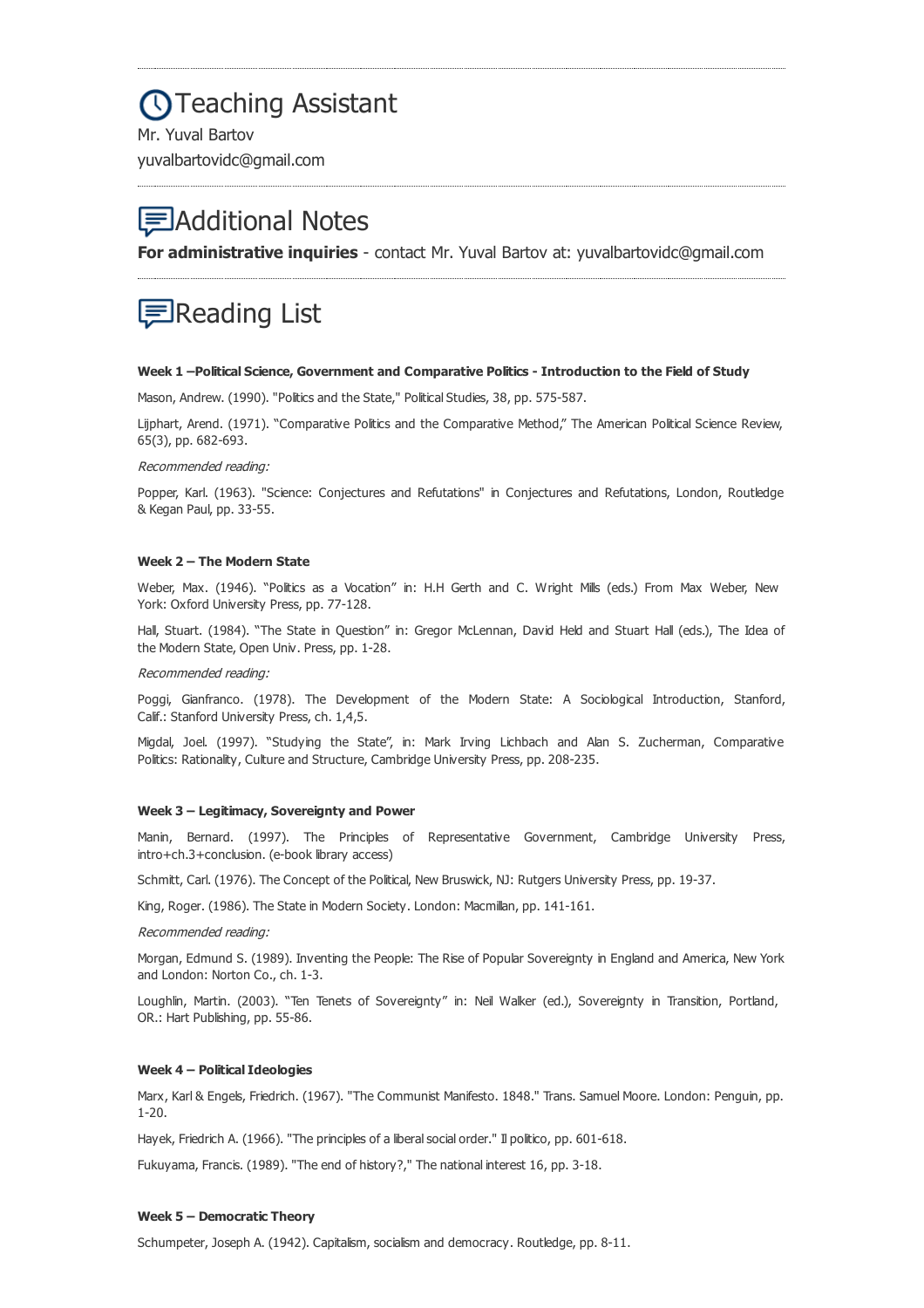Dahl, Robert Alan. (1973). Polyarchy: Participation and opposition. Yale University Press, pp. 1-17. (e-book library access)

Schmitter, Philippe & Karl, Terry L. (1991). "What Democracy Is...and Is Not," Journal of Democracy 2(3), pp. 75-88.

## Recommended reading:

Sen, Amartya. (1999). "Democracy as a Universal Value," Journal of Democracy, 10(3), pp. 3-16.

#### **Week 6 – Regime Transformations and Democratic Transitions**

Rustow, Dankwart A. (1970). "Transitions to democracy: Toward a dynamic model," Comparative politics 2(3), pp. 337-363.

Lipset, Seymour Martin. (1963). Political Man: The Social Bases of Politics, Garden City, NY: Anchor Books, pp. 31-53.

Moore, Barington. (1966). Social Origins of Dictatorship and Democracy: Lord and Peasant in the Making of the Modern World. Boston: Beacon Press, ch. 1, 7-9.

#### Recommended reading:

Linz, Juan J. & Stepan, Alfred. (1996). Problems of Democratic Transition and Consolidation. Ch. 6: "The Paradigmatic Case of Reforma Pactada-Ruptura Pactada: Spain", pp. 87-115.

### **Week 7 – State Institutions in Modern Regimes**

North, Douglass. (1990). Institutions, Institutional Change and Economic Performance. New York: Cambridge University Press, pp. 3-10.

Huntington, Samuel P. (1965). "Political development and political decay," World politics 17(3), pp. 386-430.

### **Week 8 – Bottom-up Processes (Civil Society) vs. Top-down Processes (Elite)**

Mosca, Gaetano. (1939). "On the Ruling Class." (1939). New York: McRaw-Hill, pp. 59-69.

Michels, Robert. (2010). "Oligarchs and Democrats". Intellectuals and Politics. Routledge Revivals, pp. 35-54.

Putnam, Robert. (1995). "Bowling Alone: America's Declining Social Capital," Journal of Democracy, 6(1), pp. 35-78.

Recommended reading:

Berman, Sheri. (1997). "Civil society and the collapse of the Weimar Republic," World Politics, 49(3), pp. 401-429.

#### **Week 9 – Modernization and Development Theories**

Webster, Andrew. (1990). Introduction to the Sociology of Development. London: Macmillan, pp. 41-63.

Smith, Tony. (2002). "The dependency Approach," in Howard Wiarda (ed.), New Directions in Comparative Politics. Boulder: Westview Press, pp. 45-61.

Recommended reading:

Fukuyama, Francis. (2004). "The Imperative of State Building", Journal of Democracy, 15(2), pp. 17-31.

## **Week 10 – Nationalism**

Brubaker, Rogers. (1992). Citizenship and Nationhood in France and Germany, Cambridge, Mass. and London: Harvard University Press, pp. 1-17.

Anderson, Benedict. (1983). "Imagined communities: reflections on the origins and spread of nationalism. London: UK. Introduction  $+$  Chapter 3  $+$  Chapter 6.

Gellner, Ernest. (2008). Nations and nationalism. Cornell University Press, ch. 1+ ch. 5.

Recommended reading:

Connor, Walker. (1978). "A nation is a nation, is a state, is an ethnic group is a...." Ethnic and racial studies 1(4), pp.377-400.

Marx, Anthony W. (2005). Faith in nation: exclusionary origins of nationalism. Oxford University Press.

#### **Week 11 – Divided Societies and Consociational Democracy**

Lijphart, Arend. (2004). "Constitutional Design in Divided Societies." Journal of Democracy 15(2), pp. 96-109.

Liiphart, Arend. (2001). "Democracy in the 21st century: can we be optimistic?," European Review, 9(2), pp. 169-